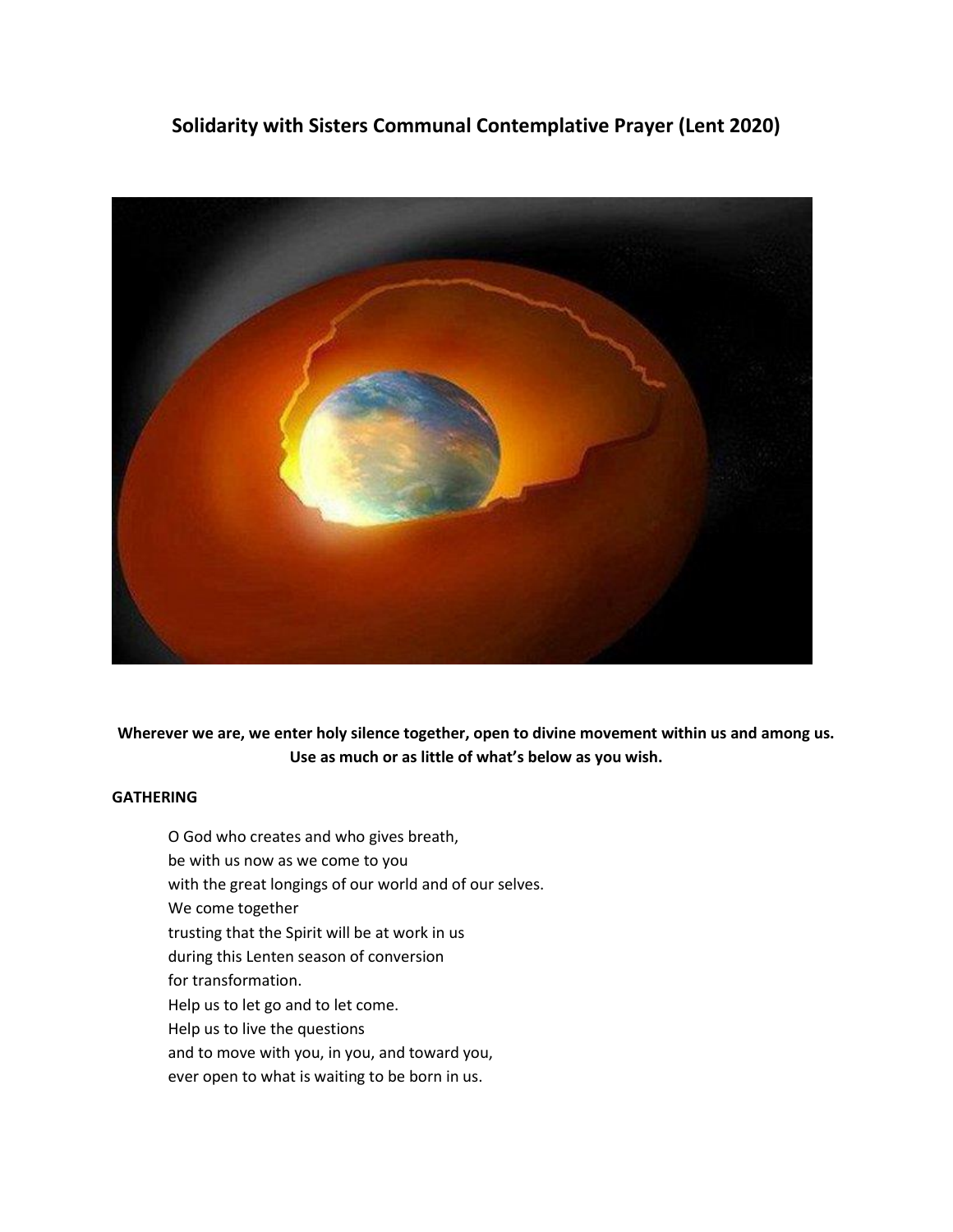## **BEING HERE: Come as you are, in divine presence**

Begin seated in a position that feels stable and comfortable. Let your breath slow and deepen and find its natural pace, with tensions flowing out as you exhale. Feel the gift of air filling your body. Give yourself whatever time you need.

Become aware of divine presence in you and around you. Welcome this presence. What is your name for God in this moment? Gracious Love, Jesus, Father, Mother, Christ, Spirit, Holy One, Mystery… Be as creative as you wish. Use that name in place of "God" below. Give yourself whatever time you need.

Become aware of the deep longing in your heart at this moment. What is it that you seek from *God*? If your longing feels "tacky" or not quite right, suspend judgment and look at what's at the base of that desire. Check in with your deepest and truest self to know what you seek from *God*. Find a word or two to express it. Give yourself whatever time you need.

Combine your name for God and your deep longing into a few words. An example might be "inner freedom (your deep longing) in Holy Mystery (your name for God)." Spend several minutes breathing this prayer. Make it your own. Allow *God* to inhabit this prayer.

## **AWARENESS**

O *God*, you abide in us. We abide in you. Your life holds all that is. You invite us to look around and to see the realities and the longings on all sides with your eyes which are always loving.

We stand at a crossroads. Many roads converge here. We open our tent to those coming from all directions as a way-station where mercy is free for everyone and justice grows into the peace of *God*.

What needs do I especially see as I look around? What do I notice as I look at them with *God*'s eyes of love?

(Pause.)

# **INTENTION**

At this crossroads,

we encounter family and strangers, good friends and people who are difficult for us to be with.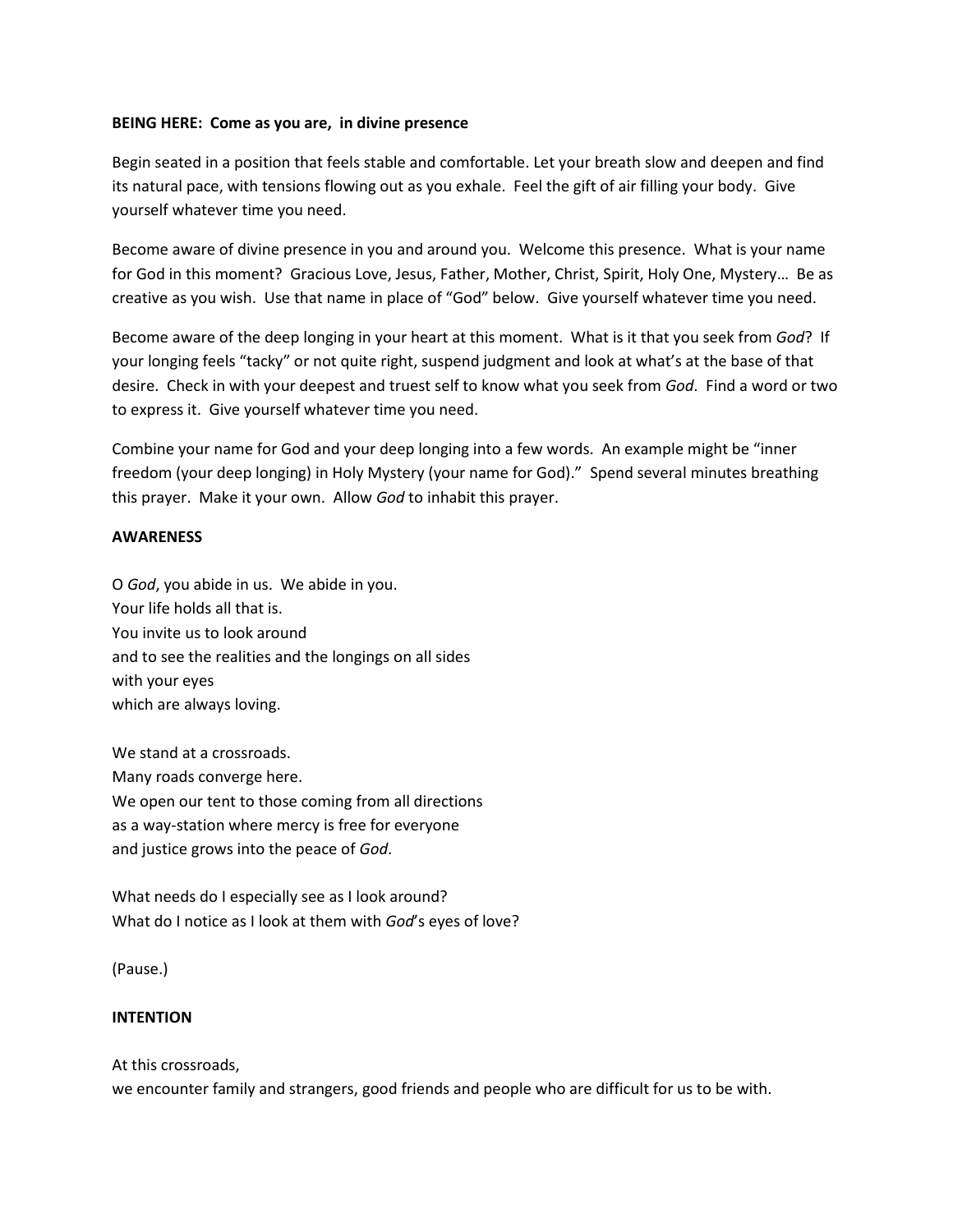They pass by or ask for sustenance or just to be noticed and greeted. How can we become a crossroads that is an oasis of communion?

(Pause for as long as you wish.)

At this crossroads, we choose solidarity with Catholic sisters. This week we especially pray to share in their…

(week 1) …commitment to creative nonviolence. (Sisters choose this response as a way of being, and as a public stance in their responses in public conflicts, and in leadership of organizations like Pax Christi.)

(week 2) …work for migrants, refugees, and asylum-seekers throughout the world, and especially those who seek hope in our country. (Over 1,000 sisters volunteered at the US-Mexico border in 2019.)

(week 3) …creative, collaborative work to end human trafficking. (The group Sisters Against Human Trafficking has catalyzed action by the US hotel industry and airline industry, and is now publicly urging Sysco to guarantee that there is no trafficking in its enormous supply chain.)

(week 4) …commitment be a voice for the voiceless and to mend the gaps between wealthy people and impoverished people in the USA. (NETWORK lobby, the Catholic social justice lobby founded by Catholic sisters in 1971, advocates with Congress and the White House and listens to needs throughout the country as Nuns on the Bus.)

(week 5) … care for creation and active generation of climate solutions. (Catholic sisters were pioneers in Earth action and continue to advocate, innovate, and work for systemic change.)

(week 6) …commitment to remove barriers and create a welcoming spirit for all within the church. (US sisters' congregations have been taking a hard, honest look at racism in their own histories and in their own selves. New Ways Ministries, co-founded by a Catholic sister in 1975, advocates for the LGBTQ community. There are many, many more examples of sisters creating a welcoming spirit.)

O *God*, with the Leadership Conference of Women Religious, we are heartbroken by the myriad ways our one human family and Earth, our common home, suffer from disconnection, indifference, violence, and fear in the face of racism, migration, and climate crisis. You love all of creation into being. We commit ourselves to create communion and examine root causes of injustice, looking especially at how the roots of these tragedies intersect.

*God*, let your creative spark in us illuminate our vision and our imagination to see what we cannot now see, to become what we do not yet know how to be.